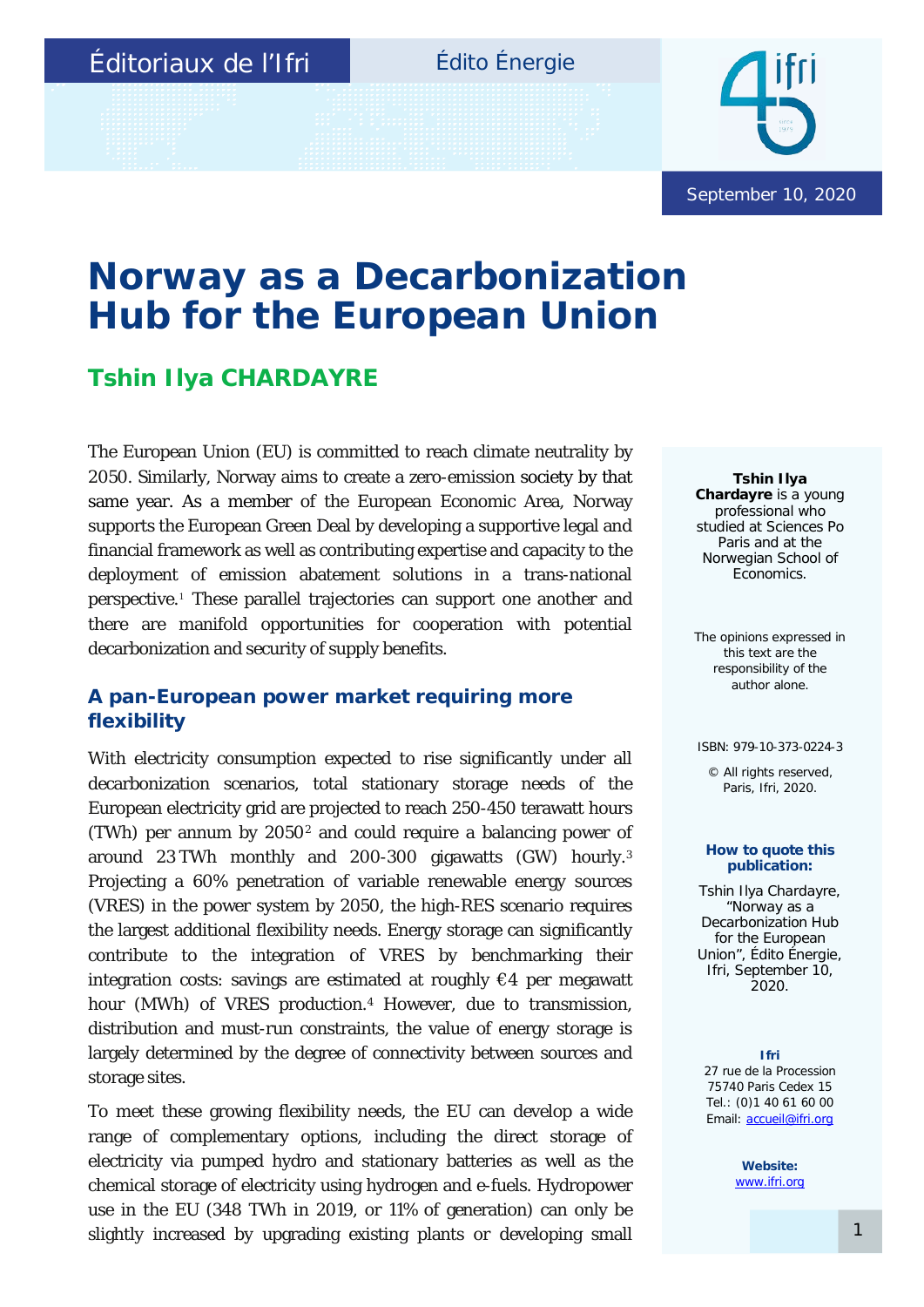plants and is facing climate change constraints. Hence, the bulk of additional storage needed is expected to come from stationary solutions.<sup>5</sup> Yet, the hydropower nation Norway can still offer important balancing power to the European electricity network.

## **Norway has more hydro capacity at hand**

Endowed with about 50% of Europe's reservoir capacity, Norway's storage reservoirs amount to a total storage capacity of 86.5 TWh. The HydroBalance project [2013-2017] from the Centre for Environmental Design of Renewable Energy (CEDREN) showed that Norway can increase its balancing power capacity by up to +20 GW.6 Accordingly, Norway could account for 10% of EU-wide energy storage needs by 2050.7

In order to achieve this, upgrading existing plants as well as adding incremental transmission capacity is necessary. While electricity trade across North-West Europe (NWE) has been operating through a network of subsea power cables linking the Nordic market to Denmark and the Netherlands, additional interconnections to the United Kingdom (UK), Germany and Scotland are currently under construction.

|                  | <b>Denmark</b>                               | <b>Netherlands</b>      | <b>Germany</b>                                                       | <b>United Kingdom</b><br>& Scotland |                                                                  |
|------------------|----------------------------------------------|-------------------------|----------------------------------------------------------------------|-------------------------------------|------------------------------------------------------------------|
| <b>Name</b>      | Skagerrak 1<br>8, 2, 3, 4                    | NorNed                  | NordLink                                                             | North Sea<br>Link                   | <b>NorthConnect</b>                                              |
| <b>Ownership</b> | Stattnet,<br>Energinet                       | Statnett,<br>TenneT     | Statnett, DC<br>Nordseekabel<br>GmbH & Co.<br>KG                     | Statnett,<br><b>National Grid</b>   | Hafslund E-Co,<br>Lyse, Agder<br>Energi,<br>Vattenfall           |
| <b>Status</b>    | Operating<br>since 1977,<br>1993 and<br>2009 | Operating<br>since 2008 | Commissioning<br>date: 2020<br>Expected<br>completion:<br>March 2021 | Expected<br>completion in<br>2021   | Commissioning<br>date: 2024<br>Expected<br>completion in<br>2022 |
| <b>Capacity</b>  | 1,700 MW<br>(total)                          | 700 MW                  | 1400 MW $+/-$<br>525 kV DC                                           | 1 400 MW                            | 1400 MW                                                          |
| Length           | 240 km<br>cumulative                         | 580 km                  | 500 km                                                               | 700 km                              | 650 km                                                           |

### **Current state of power transmission in NWE**

*Source: company data compiled by the author.*

Besides storage, the Nordic power market model benefit from high flexibility due to its dynamic management. In the 1990s, Norway was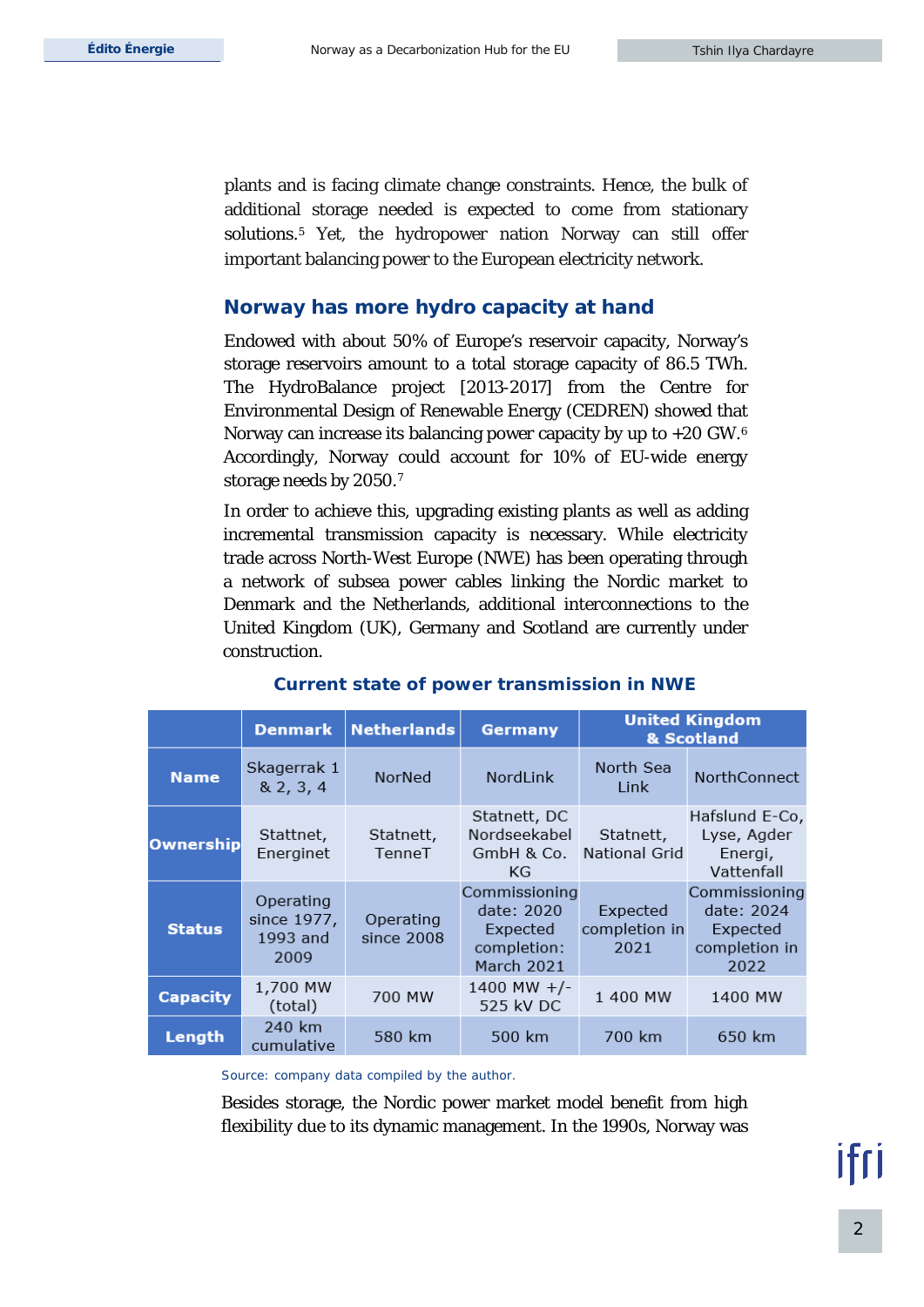the first country to liberalize electricity trade in Europe whilst a common Nordic future and spot market for power exchange was created in 2006. The EU is committed to further harmonizing and integrating its electricity markets. One of the latest developments was the creation of an integrated intra-day market for transmission system operators across the EU, as launched in 2018 by the XBID initiative building on the NordPool system.

The cost of upgrading Norway's hydroelectric power park to reach the incremental 20 GW balancing power is estimated at  $€6$  billion.<sup>8</sup> Transmission costs in Norway and to continental Europe would then need to be added. High up-front investment costs, environmental concerns and uncertainty about the future competitiveness of Norwegian electricity have initially held back investments. The harmonization of the power network across NWE thus sends positive market signals.

Reinforcing the existing European transmission grid through major "North-South corridors" identified by the Trans-European Energy Networks (TEN-E) policy will be decisive to the success of a pan-European electricity network. The european network of transmission system operators for electricity (ENTSOE) e-Highway project, run between 2012 and 2015, has shown that the necessary extensions will require investments in the range of €100-400 billion and could avoid curtailment cost for 500 TWh of VRES electricity and 200 Mt of  $CO<sub>2</sub>$ emissions. Under the Connecting Europe Facility (CEF) initiative, funds are allocated to transmission infrastructures linking European power markets. In NWE, the Northern Seas Offshore Grid (NSOG) has received €112.2 million from the CEF Energy 2014-2020 budget, whilst an additional  $\in$  26.4 million were invested in Norway. Further, projects of common interest (PCI) such as the North Sea Countries' Offshore Grid Initiative (NSCOGI) are investigating how to lift barriers to the integration of VRES located in the North Sea.

#### **Brexit uncertainties**

In this respect, the Brexit process is generating uncertainty for energy cooperation in NWE as it induces changes in the legal framework regulating electricity and carbon trade. At present, the UK is part of the North-West European coupling area, a fully integrated market including Norway which is linked to the Nordpool market. The nation stays committed to the development of the Regional Group North Sea, in line with ENTSOE's Ten-Year Network Development Plan. Regulation on Energy Market Integrity and Transparency (REMIT)

ifri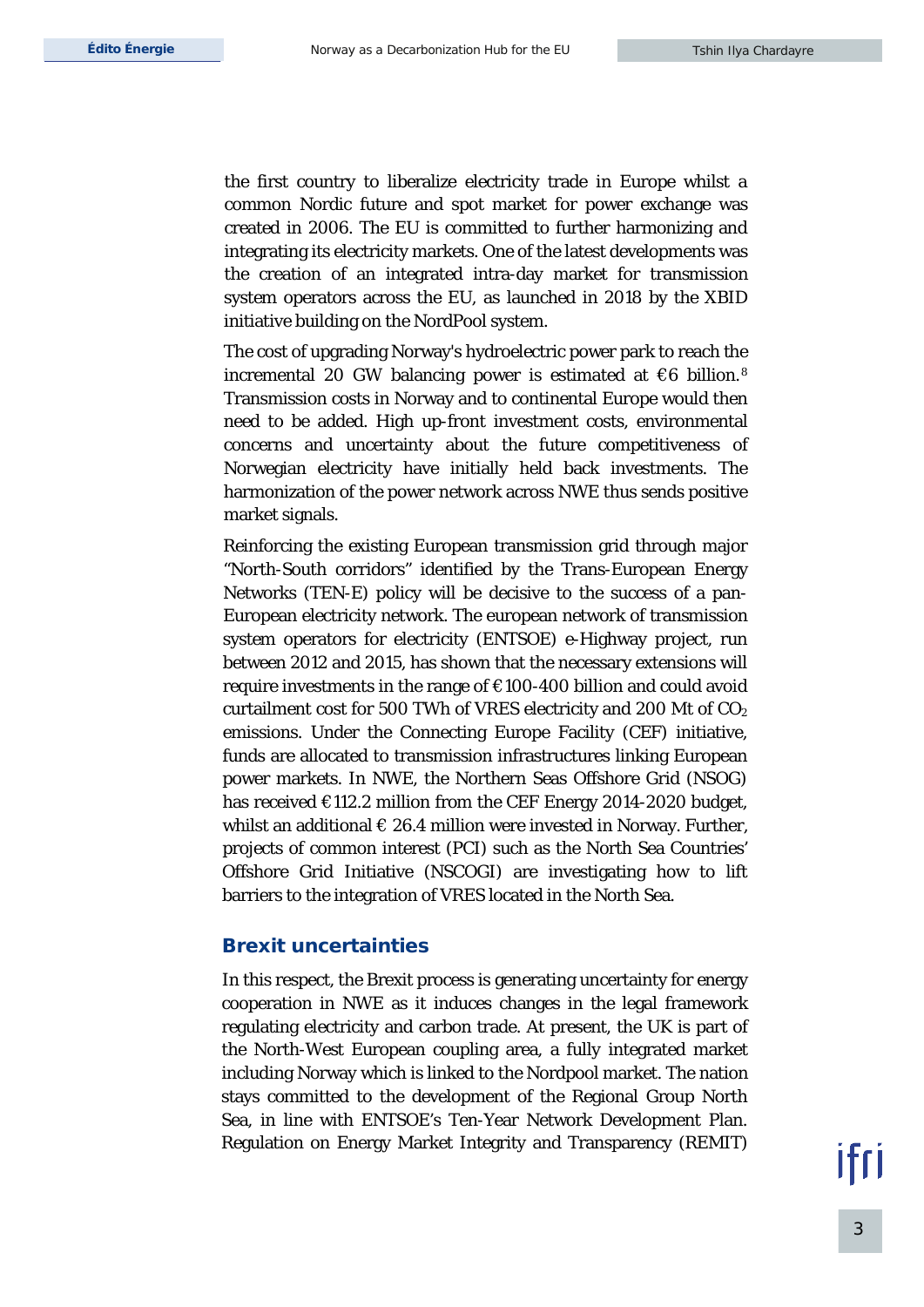will also largely be maintained. However, alternative trading arrangements will need to be developed and NWE nations are likely to adopt stricter examination frameworks to balance risks. Regarding CO2, the UK will remain in the Emission Trading System (EU-ETS) until the end of 2020 and is examining national carbon pricing options post-Brexit. The UK is also developing alternative finance mechanisms, such as the Clean Growth Strategy and the Industrial Strategy Challenge Fund.

#### **A common carbon storage hub**

Carbon capture and storage (CCS) will be a key element to enable carbon neutrality by 2050. Since the 2009 amendment of the London Protocol, cross-border transport of  $CO<sub>2</sub>$  for the purpose of offshore storage is allowed. Currently, a stable regulatory framework for international cooperation is being developed in order to transition small-scale projects from demonstration to commercial stage and facilitate common infrastructure development.

Fossil fuels will largely be phased out by 2050 in the EU, which will affect Norway, which draws 20% of its state revenues from this sector (€21.5 billion in 2019). Yet coupled with CCS, gas is considered to have system benefits, including controllability of generation as well as reducing system costs (and hence consumer prices). Additionally, using natural gas for decarbonized ("blue") hydrogen production represents an added benefit.

The multiple aquifers and to-be depleted oil and gas fields in the North Sea are considered safe for long-term CO<sub>2</sub> sequestration. These deep saline formations have greater storage capacity than onshore basins and bare higher scaling-up and cost reduction potential, alongside higher social acceptance. Norway's offshore  $CO<sub>2</sub>$  storage capacity is about 80 billion tons, or more than twice the world's annual CO2 emissions.9 Creating a trans-national carbon storage hub in the North Sea could thus be indispensable to achieve carbon neutrality by 2050.

The Northern Lights CCS is currently the most advanced project: Awarded a PCI status in January 2020, it aims to develop a shipbased pan-European  $CO<sub>2</sub>$  transport and storage network linking inland industrial clusters, where CCS is not readily available, to a common carbon sequestration hub in the North Sea. Gassnova, the Norwegian state enterprise for CCS, is deploying between  $\epsilon$ 1.7 and 2.3 billion to build the first full-scale CCS chain linking industrial

ıfrı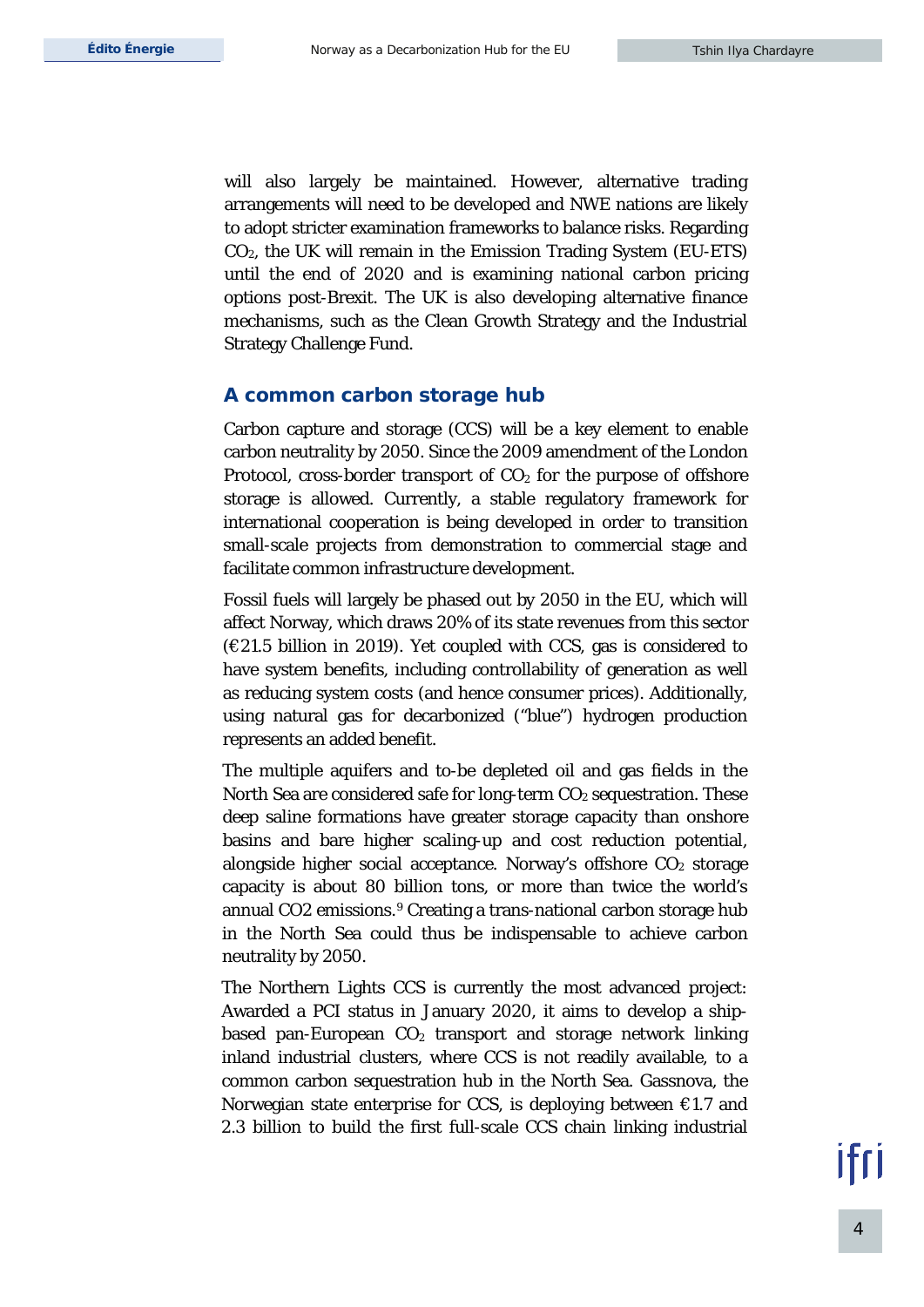plants near Oslo to a liquefaction site in Bergen.10 From there, the captured  $CO<sub>2</sub>$  will be transported to a storage reservoir ("Aurora") offshore. The receiving terminal is conceived to reach a storage capacity of 5 million tons of  $CO<sub>2</sub>/year$ . Planned to start operating in 2023, Equinor, Total and Shell are looking to extend this value chain towards Sweden, Germany, Belgium, the Netherlands and the UK, projecting inflow at over  $800,000$  tons of  $CO<sub>2</sub>$  annually. The consortium anticipates initial investments of  $\epsilon$ 6.5 billion which will be shared with the Norwegian state. If this project proves successful, depleted oil reservoirs in the North Sea could be turned into  $CO<sub>2</sub>$ storage tanks in the future.

Although technological advancements in transmission and injection are likely to limit  $CO<sub>2</sub>$  handling costs after sufficient take-up, the rise of carbon prices will be key. The EU-ETS reform is expected to provide strengthening stimulus for CCS projects from 2021 onwards, with allowance prices possibly reaching  $\epsilon$ 55 per ton by 2025<sup>11</sup>, in comparison to  $\epsilon$ 25 per ton as of July 2020<sup>12</sup>, if economies recover.

#### **Pan-European decarbonization for 2050**

Overall, decarbonization in NWE will benefit from close cooperation between Norway, the UK and the EU. While efforts to deepen coordination within a pan-European electricity network are well framed by EU legislation, initiatives linked to the scale up of CCS in the North Sea are, as of today, mainly driven by nations and businesses directly implicated. The European Commission rightly recognizes the necessity of a carbon-dedicated infrastructure and promotes additional measures to foster CCS projects in its latest strategy for energy system integration.13 Rising carbon prices induced by the EU-ETS as well as direct financial support will be paramount for the creation of a decarbonization hub in the North Sea. To spur innovation in this sector, the EU and Norway should increasingly channel funds towards CCS. The efforts of the 2009 EU-Directive on geological storage of  $CO<sub>2</sub>$  i.e. allocating funds from the Horizon 2020 (now HorizonEurope), the Innovation Fund and Connecting Europe Facility, should be ramped up.

<sup>1.</sup> *A European Green Deal. Norwegian perspective and contributions*, Norwegian Ministry of Foreign Affairs, March 3, 2020, available at: [www.regjeringen.no.](https://www.regjeringen.no/contentassets/9a4996236d4242dc8889797241a9bb75/europeangreendeal-20200303.pdf)

<sup>2.</sup> *Energy Storage for a Decarbonised Europe by 2050,* European Association for Storage of Energy (EASA), 2019, available at[: https://ease-storage.eu.](https://ease-storage.eu/wp-content/uploads/2019/11/ES-for-a-Decarbonised-Europe-by-2050.pdf)

<sup>3.</sup> European Commission. 2018; J. Charmasson *et al*., *HydroBalance, Roadmap for largescale balancing and energy storage from Norwegian hydropower*, Centre for Environmental Design of Renewable Energy, 2018, available at[: www.researchgate.net.](https://www.researchgate.net/publication/327509568_HydroBalance_-_Roadmap_for_large-scale_balancing_and_energy_storage_from_Norwegian_hydropower)